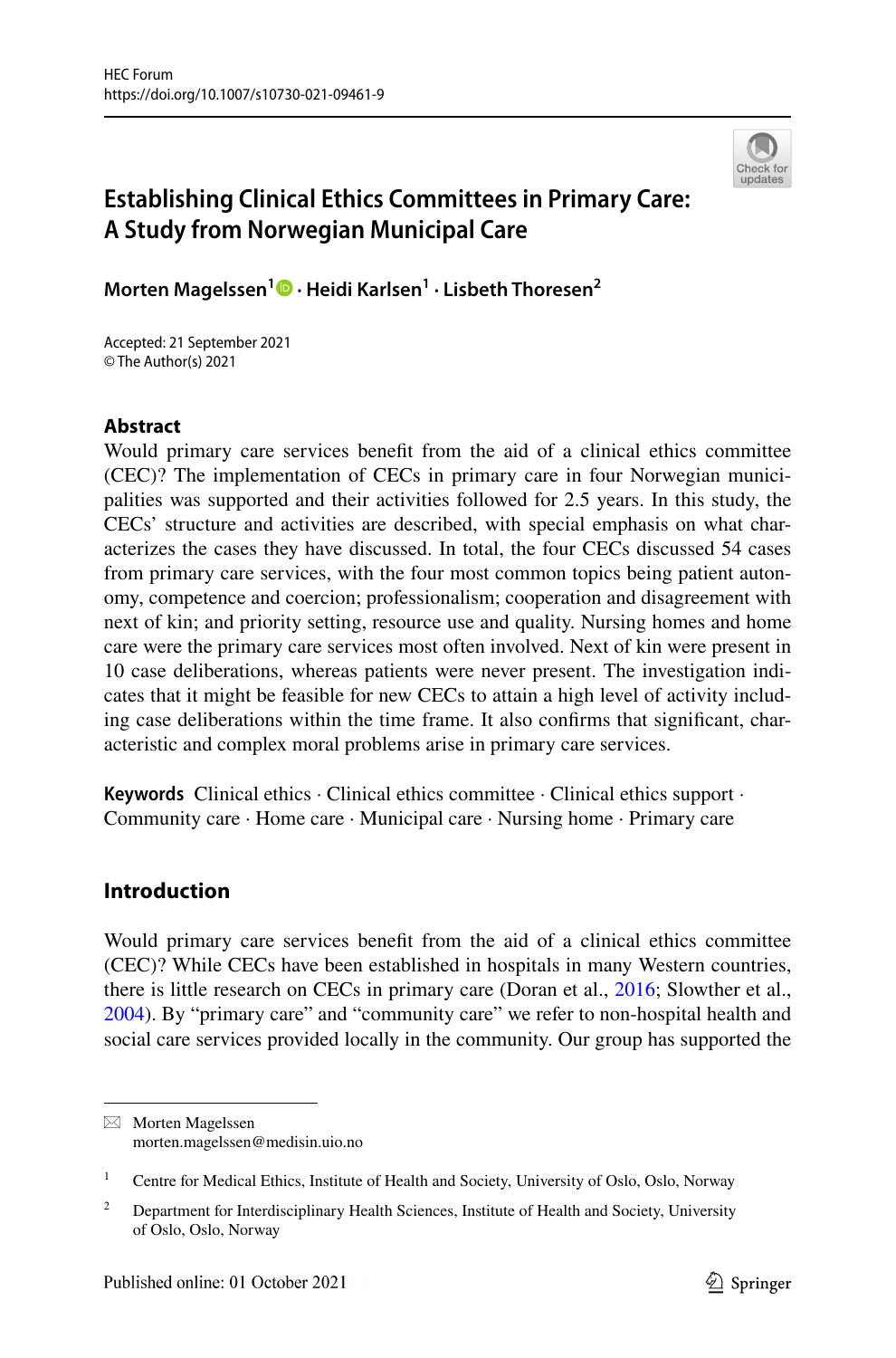implementation of four CECs in Norwegian primary care, and in the present article we report on the status of the CECs 2.5 years after their planned establishment.

#### **Research on CECs in Primary Care**

Recent reviews present the literature on CECs and other ethics support in nursing homes/residential long-term care (Holmes et al., [2020;](#page-12-1) van der Dam et al., [2014\)](#page-13-1). A 2020 review on CECs in this setting found only 13 primary studies, of which four were from Europe and the remainder from the US (Holmes et al., [2020\)](#page-12-1). None of these were rigorous evaluation studies. However, CECs that serve nursing homes apparently typically do not serve *other* services within primary care. Outside of Norway we have not found reports about CECs that serve a municipality or community's primary health and (social) care services in full.

### **The Norwegian Context**

Societies organize primary care diferently. In Norway (pop. 5.3 million), health and social care is mostly publically fnanced, and primary care is organized by the 356 municipalities. Primary care includes services such as nursing homes, home-based care, sheltered housing/assisted living facilities, school health services, child and adolescent health centres, substance abuse and mental health services, emergency rooms, and general practitioners.

### **The Project**

The present project involves the implementation of CECs in four Norwegian municipalities. The project has been presented in detail in a separate article (Magelssen et al., [2020a\)](#page-13-2). The municipalities each appointed two "resource persons" who would then assume main responsibility for establishing the CEC and become its leader and secretary. Researchers from the Centre for Medical Ethics (CME) at the University of Oslo provided training and implementation support before and throughout the study period which ran from Jan 2018  $[=M1 \pmod{1}$  to Jun 2020  $(=M30)$ . The four municipalities were located in the South-East region of Norway and had populations ranging from just over 10,000 (CEC 4) to more than 80,000 (CEC 1). Whereas CECs 1–3 were intended to serve the full range of the municipality's health and care services, CEC 4 was to serve the entire municipality, in other words, also municipal services outside of the health and care sector.

### **Aim**

The aim of the present article is to chart the structure and activities of the CECs 2.5 years after their establishment, with special emphasis on what characterizes the cases they have discussed.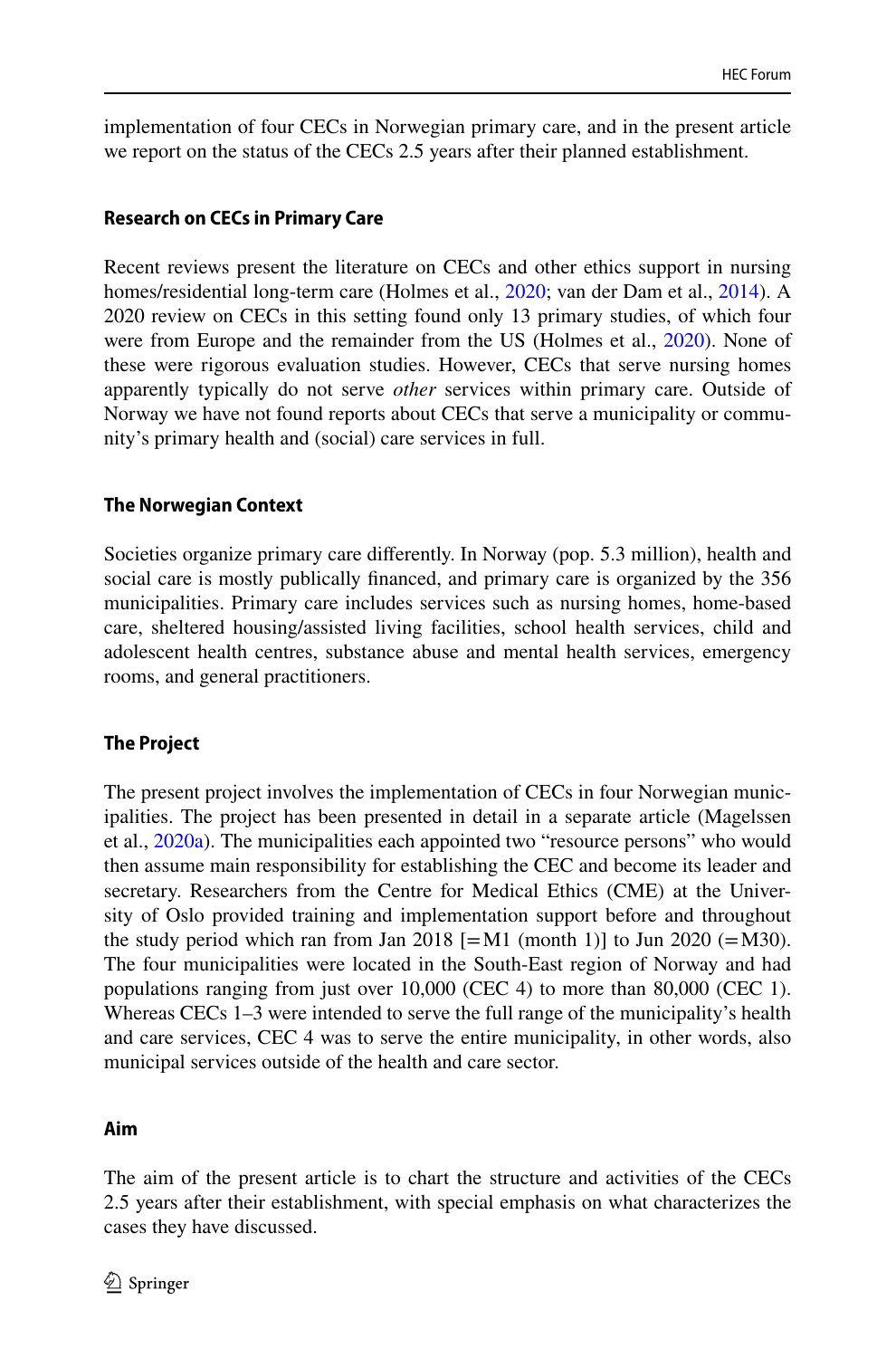# **Methods**

# **Data Sources**

The data used in the present article stem from three sources: First, the four CECs wrote yearly reports for 2018 and 2019. These are publically available. Second, the CECs contributed anonymized case reports from each case deliberation. Third, for each case deliberation the CEC would also fll a brief form with information about the deliberation, such as who was present, the duration of the deliberation, and a simple self-evaluation. The yearly reports and the case reports were written as an integral part of the CECs' work, not specifcally for this research project. The CEC's resource persons were contacted at the end of the study period to clarify or provide any missing information.

# **Analysis**

Case reports were analyzed in order to understand and characterize the ethical issues involved in the case. CECs were encouraged to formulate the main ethical issues with precision, as a key part of the deliberation process. The CEC's own formulation of the ethical issues was validated, supplemented and sometimes adjusted through our reading of the full case report. Then, main categories were formed. MM and HK read all case reports and all three authors discussed in order to achieve agreement on interpretations and categorization. The analysis and categorization of the ethical issues involved was based on the case reports and thus inductive but was also a hermeneutic process involving our preconceptions of what an ethical issue is, what kind of issues typically arise in primary care, how CECs are supposed to work, and of how similar studies of hospital CECs have categorized ethics issues. We defne an ethical issue in patient care as a situation in which there is doubt, uncertainty or disagreement about what is good or bad, or right or wrong to do. The self-evaluations were analyzed qualitatively.

### **Research Ethics**

The study was evaluated by the Data Protection Official at the Norwegian Centre for Research Data (project no. 56714). According to the Norwegian system, no further ethics approval was required. CEC members gave informed consent to participate in the study. Case reports were anonymized and thus did not identify patients, next of kin or professionals.

# **Results**

### **The Committees**

CECs 1&2 were in operation from M1, CEC 3 from M2, whereas CEC 4 began in M17. In all four municipalities the CECs were placed high in the organizational hierarchy: either directly under the leader for the health and care services (CECs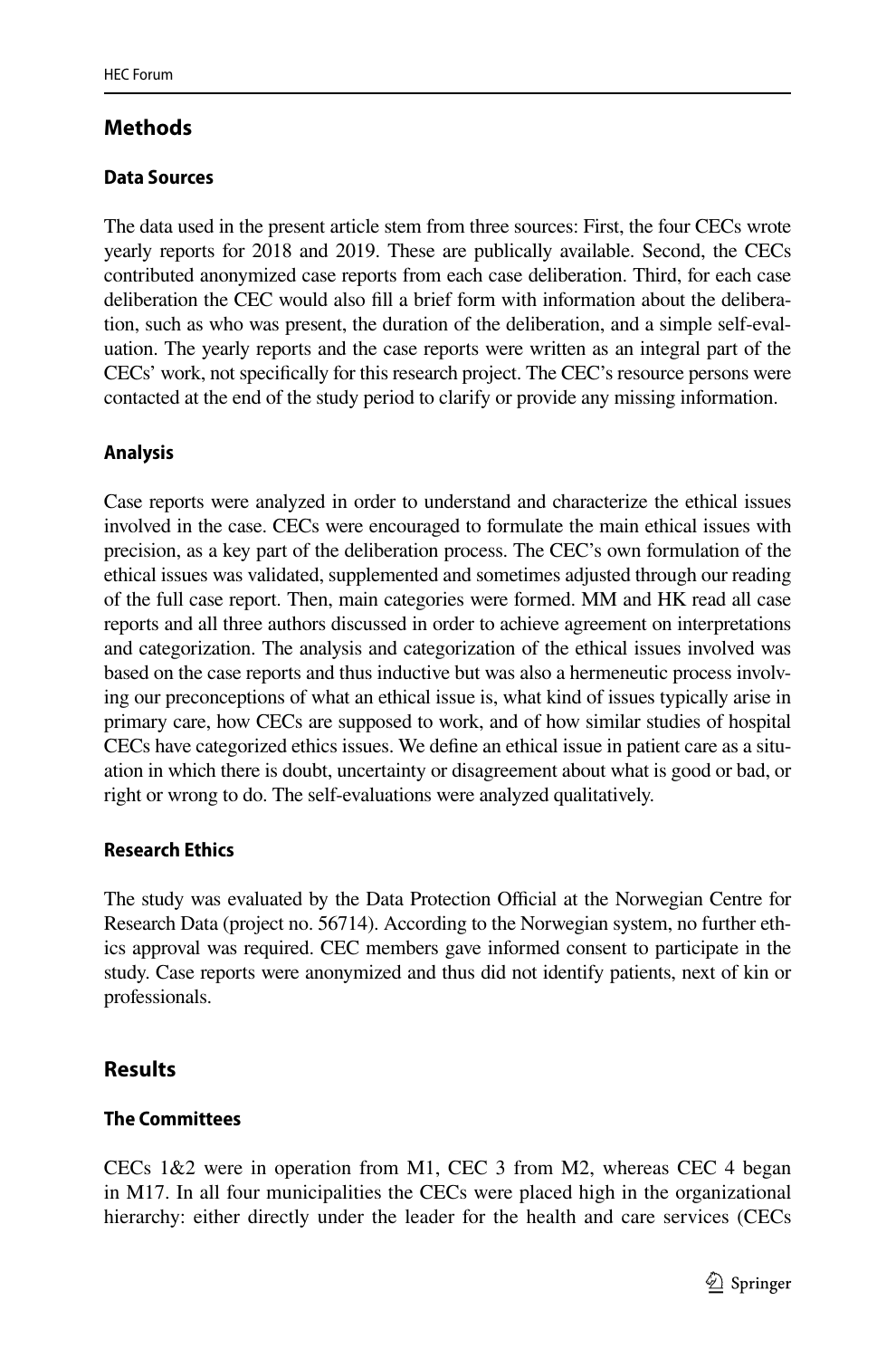2&3), in the section for health and welfare (CEC 1), or directly under the municipal commissioner who leads the municipal bureaucracy (CEC 4).

At M24, the number of members of each CEC ranged from seven (CEC 2) to 13 (CEC 4). All committees had at least one physician, nurse, and lay member. Other health professions represented were nurses' aides (2 CECs), social worker (2), psychologist (1), school health nurse (1), and physiotherapist (1). Two CECs had a municipal lawyer, whereas one CEC invited a lawyer when required. One CEC had an academic ethicist. Clergy were members of three CECs, whereas two CECs had municipal mid-level managers as members. Two CECs were led by physicians, one by a physiotherapist and one by a palliative nurse with responsibility for coordination of palliative services.

# **Characteristics of Case Deliberations and Ethical Issues Involved**

The four CECs discussed 54 cases in total in the study period (CEC 1&2: 19 each; CEC 3: 10; CEC 4: 6). CEC 1 received the bulk of their cases (12 of 19) in year 2; CEC 2 in year 1 (10 of 19). Of the 54 cases, 39 were prospective cases concerning individual patients. A further 4 cases were retrospective, whereas 11 cases concerned general or principled issues (i.e., not connected to specifc individuals). Table [1](#page-4-0) summarizes the main ethical issues discussed.

# **Patient Autonomy, Competence and Coercion**

In a large subset of cases, issues of patient autonomy, competence and coercion were central—and intertwined. Patients typically either lacked competence to consent or their competence was put in question; many had a diagnosis of dementia or serious chronic mental illness. The use of coercion then often became a potential line of action if patient preferences collided with staf's perception of the patient's best interests. In some cases, it was asked whether the patient who refuses help has "a right to perish" or whether professionals should arrange for, e.g., forced admission to a nursing home. In other cases, there was a question of when, how and to what extent professionals might reasonably set limits to patients' freedom—when it comes to freedom of movement, sexual relations, and smoking or potentially dangerous activities. Thus, autonomy and freedom versus safety and security was a recurring value confict. Another issue was coercion in personal hygiene; yet another issue was how to handle that some patients might be indirectly afected by coercive measures for other patients.

# **Professionalism**

Issues of professionalism and the role and responsibilities of the professional were brought up in several cases. Some cases concerned moral distress and how far the professional should go to exercise good care. For instance, several cases from home care concerned difficult or unacceptable working environments—physically, or psychologically due, e.g., to threats and verbal abuse. How much should professionals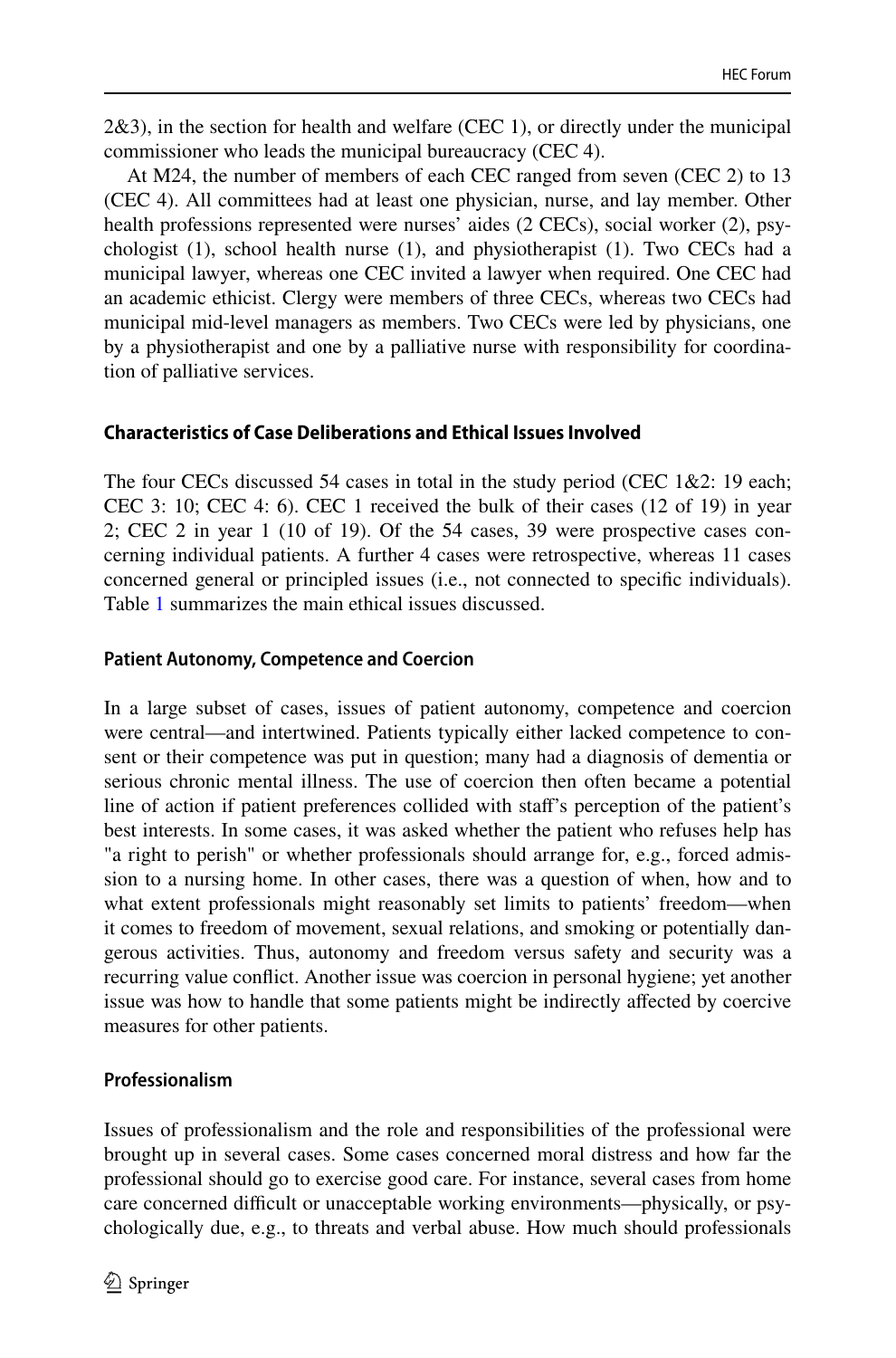<span id="page-4-0"></span>

| <b>21 CEC case dellocialions</b><br><b>Table 1 Main cultured issues in</b> |                   |                                                                                                                                                                                                                                                                      |
|----------------------------------------------------------------------------|-------------------|----------------------------------------------------------------------------------------------------------------------------------------------------------------------------------------------------------------------------------------------------------------------|
| Ethical issue                                                              | # of cases        | Examples                                                                                                                                                                                                                                                             |
| Patient autonomy, competence and coercion                                  | $\overline{20}$   | Should the patient with dementia be restricted in taking unsupervised walks, due to safety? (see<br>Should the patient be admitted to a nursing home against their will?<br>Magelssen & Karlsen, 2021)                                                               |
| Professionalism                                                            | $\overline{10}$   | Should home care nurses refuse to provide care because the patient's home provides a poor working<br>How far should the professional "stretch" themselves in providing services?<br>environment?                                                                     |
| with next of kin<br>Cooperation and disagreement                           | ٥                 | What should professionals do when the patient's legal guardian limits the patient's freedom unreason-<br>Is it acceptable that next of kin forcibly feed the patient who has a short life-expectancy?<br>ablv?                                                       |
| Priority setting, resource use and quality                                 | ∞                 | What is the proper level and site of care for a young patient with a history of substance abuse, currently<br>How should the views and needs of the patient's spouse be weighed in the question of level of care and<br>residing in a nursing home?<br>resource use? |
| Decision-making and care at the end of life                                | ७                 | Should artificial nutrition and hydration be instigated for a patient without competence to consent who<br>How should professionals handle disagreement with next of kin about care towards the end of life?<br>has stopped eating and drinking?                     |
| Interests of the one vs. interests of the many                             | ७                 | How should interests be balanced when coercive measures for some patients influence other patients on<br>How should the nursing home weigh infection control and the need for patients to receive visits?<br>the ward negatively?                                    |
| Information and confidentiality                                            | $\mathbf{\Omega}$ | Should a spouse's wish that the patient not be informed about a progressive, ultimately lethal condition<br>be respected?                                                                                                                                            |
| Encounters between cultures                                                |                   | Can next of kin demand that the patient not be cared for by a professional of the opposite sex?                                                                                                                                                                      |
| categories                                                                 |                   | Three of the 54 cases, originating from CEC 4, did not concern the health and care sector; these cases have not been categorized. Several cases have been placed in two                                                                                              |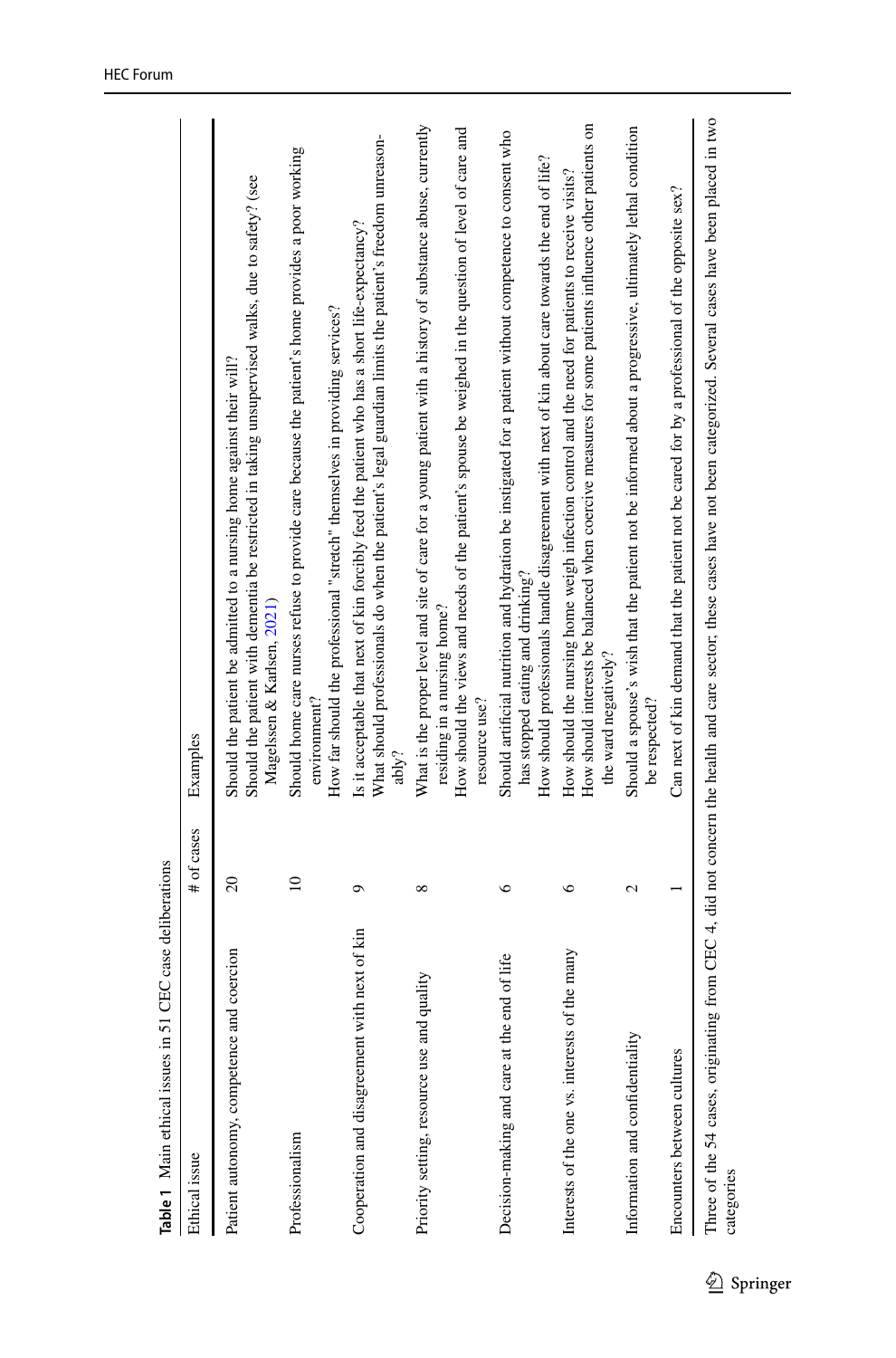be expected to tolerate? Would they be justifed in limiting or refraining from providing care altogether? Professionalism was also addressed in a case concerning whether professionals might justifably develop friendly relations with patients, and in a case about responsibility to minimize risk of Covid-19 infection in refraining from activities in one's spare time. Some cases also concerned alleged insufficient competence and quality of care among colleagues and what to do about it.

### **Cooperation and Disagreement with Next of Kin**

In several cases, next of kin (or legal guardians) played a central role. Sometimes professionals and next of kin disagreed on decisions about care, such as the medications or level of care the patient should receive. Sometimes cooperation was diffcult. Some professionals observed violent or otherwise harmful or unhealthy relations between patients and next of kin and wondered whether and how they could intervene. As next of kin played important roles as informal carers, professionals would sometimes need guidance on setting limits to next of kin's involvement in care.

#### **Priority Setting, Resource Use and Quality**

Some cases addressed fair use of resources and concerns about quality of care. Cases could involve uncertainty about proper level of services; for instance, should the patient be admitted to a nursing home? Ought dying patients to have a member of staf allocated to them at all times? In some cases, there was disagreement between diferent services in the municipality or between municipal services and the local hospital. Whether and how next of kin's needs and preferences should be taken into account in resource allocation was also discussed. Furthermore, priority setting and resource use was brought up as an additional element in several other cases where other issues took centre stage.

### **Decision‑Making and Care at the End of Life**

Some cases concerned the level of treatment to provide at the last stages of life. How should such decisions be made for a patient who refuses to participate in decisionmaking? Should artifcial nutrition and hydration be instigated for a patient without competence to consent who has stopped eating and drinking? Several cases involved disagreement with next kin who for instance would insist on artifcial nutrition or claim that the patient received too aggressive pain medication.

#### **Interests of the One vs. Interests of the Many**

The Covid-19 pandemic raised issues of infection control where the interests of the one must be balanced with the interests of others. For instance, restrictions on visits and freedom of movement became important issues to address in nursing homes and sheltered housing where patients live together. However, the topic was also relevant outside of the context of the pandemic. Coercive measures for some patients could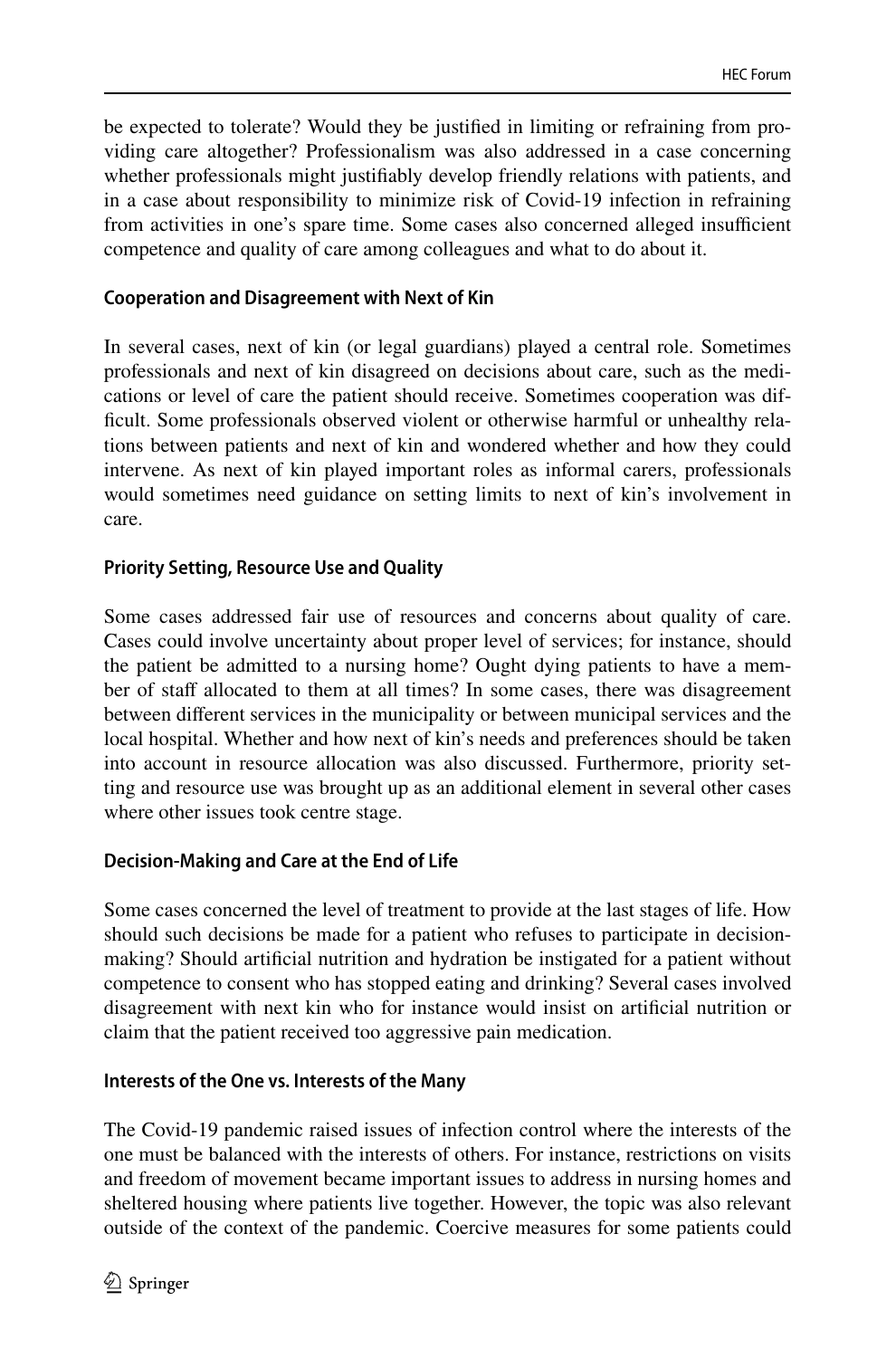lead to negative efects for other patients on the ward; how were interests to be balanced? When patients were violent or acted out, their interests must be balanced with the safety of other patients and staff.

#### **Information and Confdentiality; Encounters Between Cultures**

In two cases professionals and next of kin disagreed about how much information should be given to patients lacking competence to consent. A further case concerned disagreement about care being provided to a patient by a carer of the opposite sex, something which next of kin found unacceptable. Here, cultural diferences were found to play a role in the confict.

#### **Professional, Practical or Ethical Issues?**

Most cases discussed in the CECs were complex, and from the case reports we see how the CECs typically has taken care to identify issues that are genuinely ethical from 'within' the full situation as presented to them. In the most complex cases, professional, practical and ethical issues were clearly intertwined; in fve cases of this kind an ethical issue was not sharply demarcated or formulated in the case report.

#### **How Case Deliberations Took Place**

For the 50 case deliberations where we have sufficient information, the full CEC participated in 36, whereas in 14 cases two to four CEC members were present. There were no instances of consultations performed by a single CEC member only.

The CECs produced a full-text case report in 30 cases, whereas they wrote a simplifed report with keywords in 23 cases. The latter format was especially practiced by CEC 2 (13 of 19 cases). In one case, no report was written.

We have complete or partial data from the CECs' self-evaluation reports in 33 of 54 cases. The general impression is that the CECs typically were satisfed with how the case consultations went, with the highest self-assessment scores towards the end of the study period. When stakeholders (i.e., staff and next of kin) were present, the CECs rated highly the way they included and cared for them. The CECs reported that they sometimes lacked competence required in a case, and then most often specifed this as knowledge of relevant law. Case deliberations lasted on average 81 minutes (range 50–120).

#### **Professionals and Services Involved in Case Deliberations**

Notably, many cases were referred from mid-level managers or from CEC members; relatively few originated from staff directly involved in patient care (Table [2\)](#page-7-0). Not a single case was referred from physicians who were not themselves CEC members.

Half of all cases involved nursing homes, whereas many also involved home care services (Table [3](#page-7-1)). Several important municipal services were not involved in any of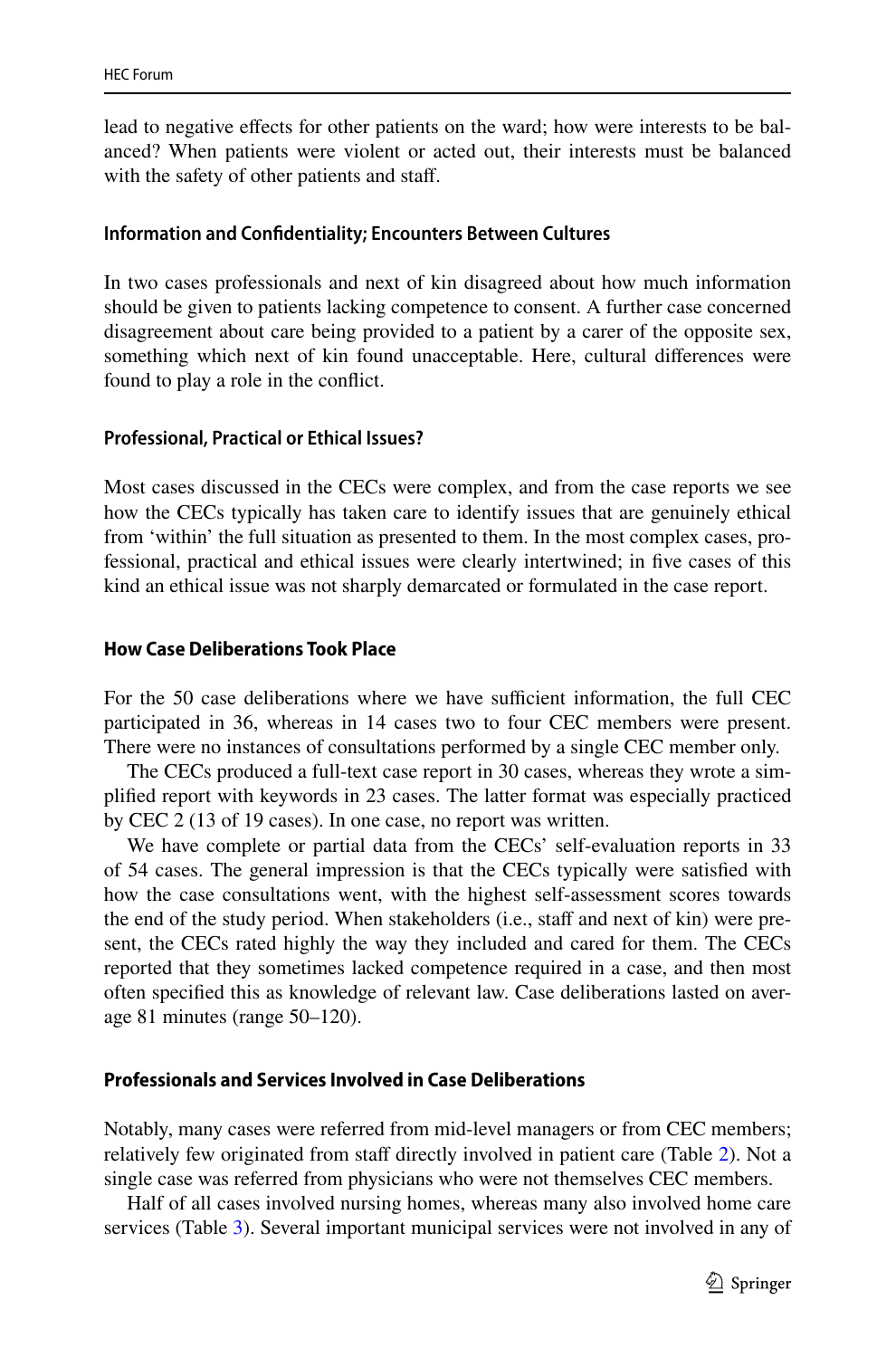<span id="page-7-0"></span>

| <b>Table 2</b> Who referred cases<br>to the CEC? 40 of 54 cases | Profession/role                                           | # of cases     |  |
|-----------------------------------------------------------------|-----------------------------------------------------------|----------------|--|
| accounted for                                                   | Leaders at different levels                               |                |  |
|                                                                 | Mid-level managers (wards, units)                         | 16             |  |
|                                                                 | Municipal top-level manager                               | 2              |  |
|                                                                 | Staff directly involved in patient care                   |                |  |
|                                                                 | Nurse                                                     | 4              |  |
|                                                                 | Health professional with coordinator role                 | 4              |  |
|                                                                 | Physiotherapist                                           | $\overline{c}$ |  |
|                                                                 | Occupational therapist                                    |                |  |
|                                                                 | Learning disability nurse                                 | 1              |  |
|                                                                 | <b>Others</b>                                             |                |  |
|                                                                 | CEC members                                               | $7^{\rm a}$    |  |
|                                                                 | Municipal office staff                                    | 3              |  |
|                                                                 | <sup>a</sup> Most common at the start of the study period |                |  |

<span id="page-7-1"></span>**Table 3** Services involved in the cases discussed in the CECs. 50 Service # of cases Nursing home 27 Home care 11 Sheltered housing/services for the disabled 6 Services outside of health and care 4 Rehabilitation/lifestyle and coping services 3 Mental health and substance abuse care 2 Municipal service allocation office 2

More than one service was involved in fve cases

the CEC cases. These services include school health services, general practitioners, emergency rooms, and child and adolescent health centres.

Professionals from the relevant department(s) participated in 43 case deliberations, whereas in five they were not invited. For the remaining six deliberations we lack information. Next of kin took part in 10 case deliberations (5 each in CEC 1&2). In one further case, they declined participation. In a further 27 cases where next of kin were involved, they were not invited. However, case reports show that in several of the cases the CEC has suggested that next of kin be invited, but staf members with whom the case originated have not wanted this. Patients were not present at any case deliberation.

#### **Other Activities**

of 54 cases accounted for

In addition to case consultations, the CECs also undertook other activities, examples of which are given in Table [4.](#page-9-0)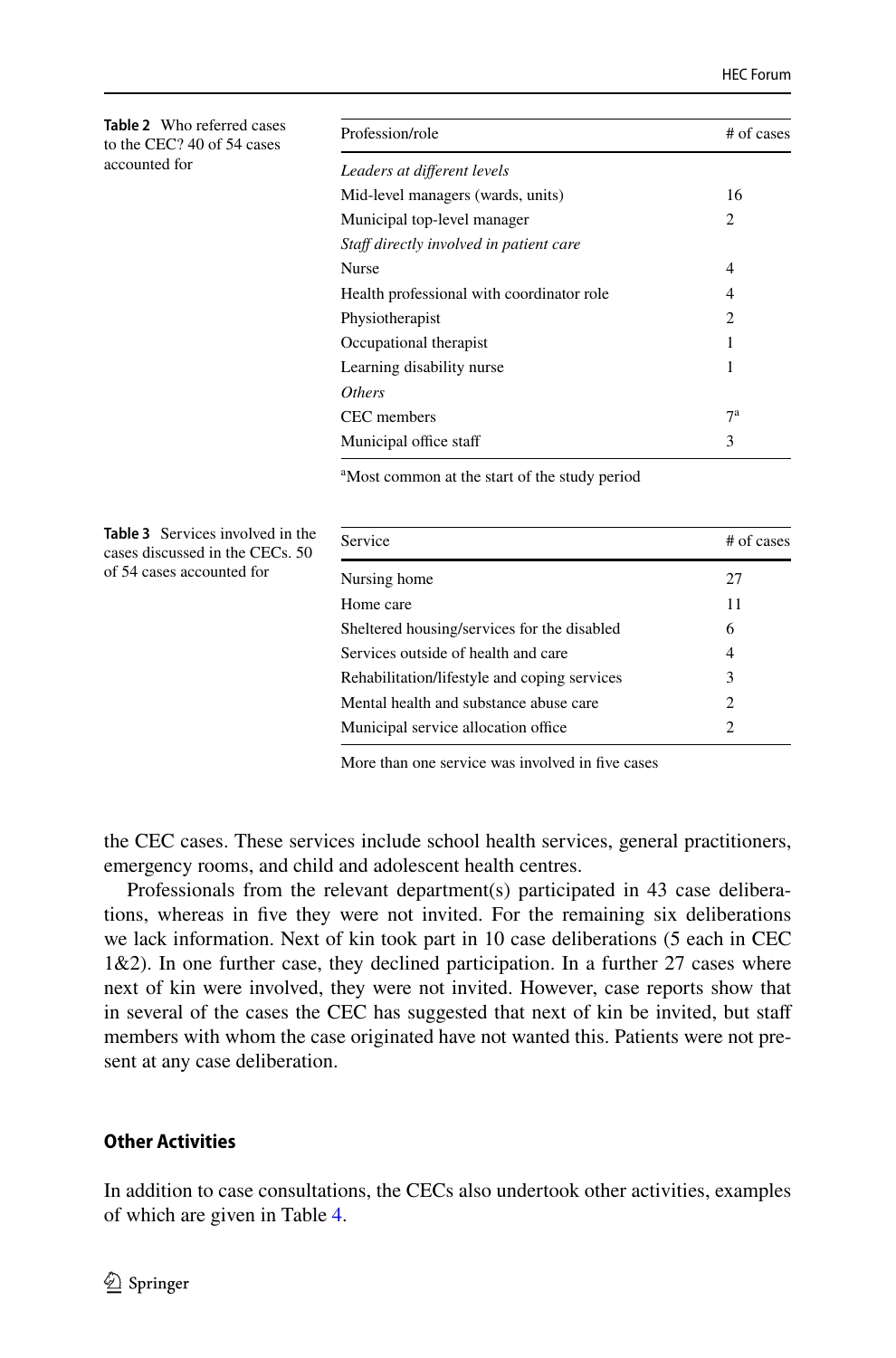# **Discussion**

#### **The Nature of Ethical Issues in Municipal Care**

The cases provide an interesting window into the ethical challenges faced by primary care services. Of course, a CEC can only expect to see "the tip of the iceberg" of the ethical issues that arise in the services. Yet, the cases clearly indicate that primary care is faced with signifcant and complicated value conficts, the successful handling or resolution of which will make a diference—ultimately also for patients and the services they receive, and for next of kin. Patient autonomy, competence and coercion in particular loom large. Many service recipients in primary care are elderly and frail and the question of competence to consent arises. It is not surprising that this leads to moral challenges. These challenges are often complex, not least because of the complex nature of the services and their interplay, and the multimorbidity and cognitive decline which characterizes many of the patients.

A comparison with similar studies from hospital CECs is illuminating (Kalager et al., [2011](#page-12-3); Magelssen et al., [2020b;](#page-13-3) Reiter-Theil & Schürmann, [2016](#page-13-4)). The large categories are similar, with some notable diferences: On the one hand, issues about decision-making and care at the end of life were less prominent in our study. Endof-life care is of course central to nursing homes and is common also in home care. A potential explanation of the relative lack of cases about this issue could be that the services have given much attention to this feld in recent years and that helpful guidelines exist (e.g., Norwegian Directorate of Health, [2013\)](#page-13-5). Professionals might have considered themselves competent to handle issues without ethics support. There were also fewer cases about information and communication than in hospitals. One reason could be that complex medical diagnostics and start-up of medical treatment less often take place in the primary care services that have used the CECs.

On the other hand, two categories apparently more specifc to the primary care sector were prominent in our material. Issues where the interests of the one go against the interests of the many arise in services where patients live together, such as nursing homes or sheltered housing. Here, interests may confict more directly than in hospitals. Professionalism was another signifcant category. Although issues of professionalism are bound to arise also in hospitals, the primary care setting is characteristic in that many professionals work alone, and/or in patients' homes. This may lead to specifc challenges (Heggestad et al., [2020\)](#page-12-4).

#### **Off to a Good Start**

CEC work is complex and requires skill, dedication and time (ASBH, [2011;](#page-12-5) Magelssen et al., [2020a;](#page-13-2) Schildman et al., [2016\)](#page-13-6). In this light, 2.5 years is not a long time and expectations of what newly established CECs can accomplish in that time should be tempered (Lillemoen et al., [2016\)](#page-12-6). In several respects, the CECs have exceeded our expectations. Most of all, they have received and discussed a large number of cases. This goes especially for two of the CECs. In a study of the well-established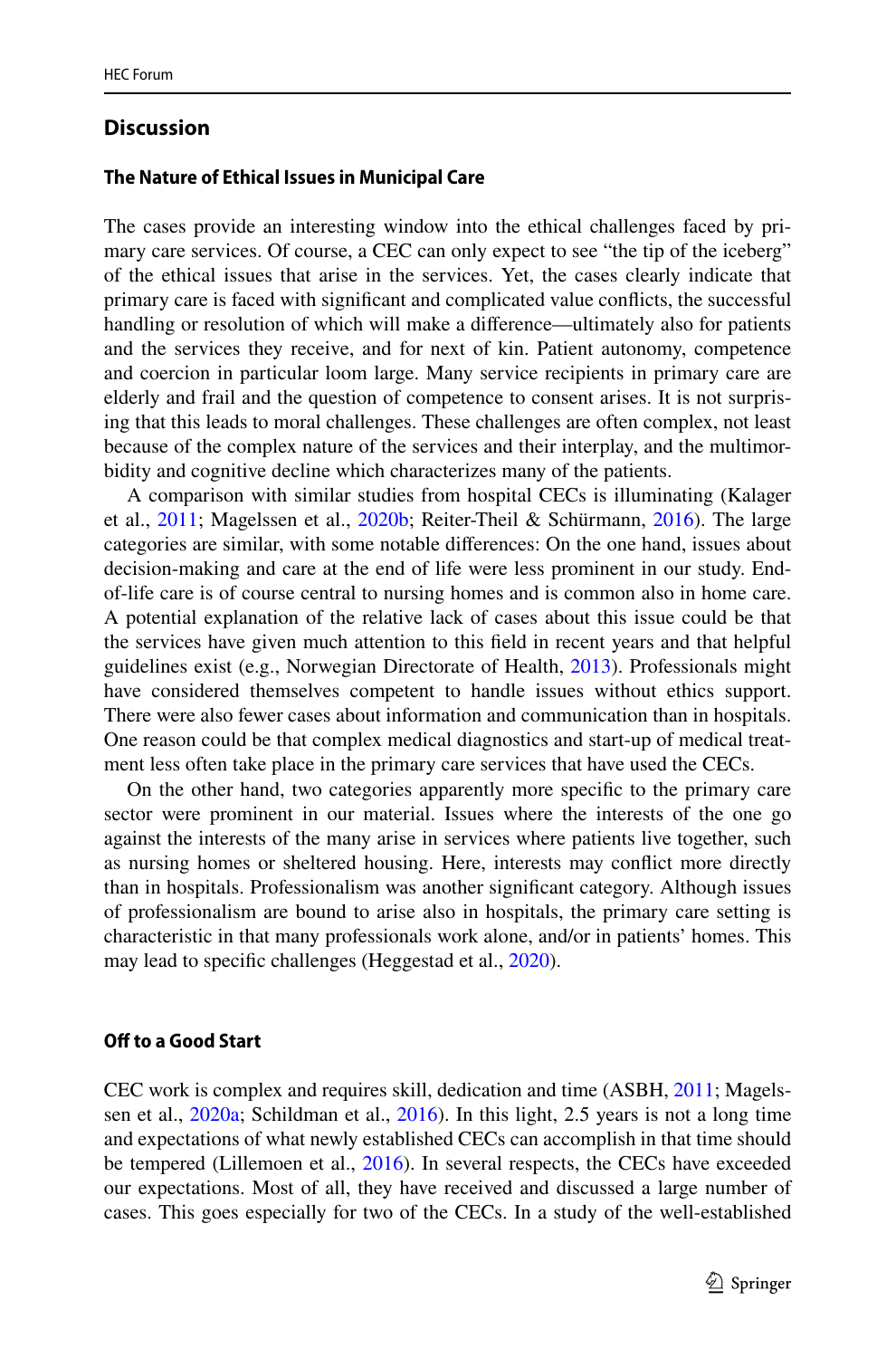<span id="page-9-0"></span>

|                                                              | Table 4 Examples of further activities undertaken by the CECs in the study period                        |                                                           |                                              |                                          |
|--------------------------------------------------------------|----------------------------------------------------------------------------------------------------------|-----------------------------------------------------------|----------------------------------------------|------------------------------------------|
|                                                              | CEC 1                                                                                                    | CEC <sub>2</sub>                                          | CEC 3                                        | CEC <sub>4</sub>                         |
| Presentations for municipal manag- Multiple each year<br>ers |                                                                                                          | Yearly                                                    | Multiple each year                           | Iwice, including<br>municipal<br>council |
| Visits to services                                           | Ethics training for nursing home<br>staff                                                                | Ethics training for nurses' aides in<br>further education |                                              |                                          |
| Seminars for staff                                           | On ethics reflection and priority set- On autonomy and competence for<br>ting for 330 staff and managers | $70$ staff                                                | On ethics reflection for > 100 staff         |                                          |
| Contributions to guideline develop-<br>ment                  |                                                                                                          | On visitation rules during covid<br>pandemic              | On visitation rules during covid<br>pandemic |                                          |
| CEC meetings in total in study<br>period                     | 26                                                                                                       | 47                                                        | ಸ                                            |                                          |
|                                                              |                                                                                                          |                                                           |                                              |                                          |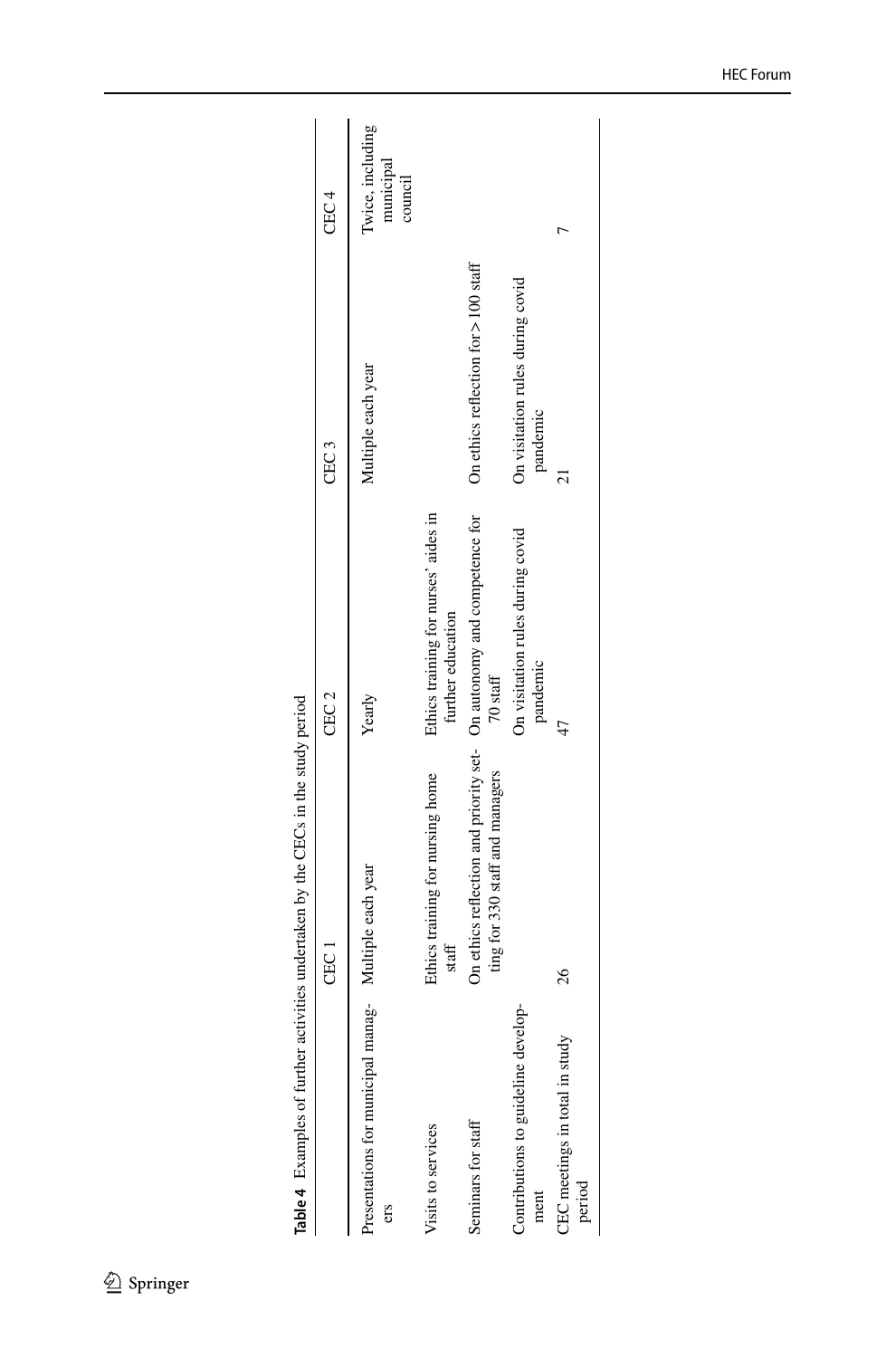CEC system in Norwegian hospitals, CECs reported discussing 4.7 cases yearly on average (Magelssen et al., [2018](#page-13-7)). Remarkably, our four CECs all exceeded that level in their frst years of operation. They have also begun the outreach to professionals and managers in the municipality.

The present study was not designed to elucidate the factors that have been most instrumental in promoting implementation, but hypotheses can be formulated. We deem it likely that three factors have been signifcant: the CME's training package and implementation support; the expectations and obligations incurred for the municipality and the resource persons in committing to participating in the research project; and the professional networks and personal dedication of the resource persons.

#### **Several Services and Professions are Absent**

However, although the CECs have received many cases, the distribution of services and professions who have used the CECs is severely skewed. We see three potential explanations. First, in a Norwegian context, healthcare institutions—hospitals and nursing homes—have traditionally been most active in putting ethics on the agenda. Second, the CME which has been responsible for training CEC resource persons and members is originally a centre for *medical* ethics, and this is refected in the case examples and emphasis in the training. The CECs might have "inherited" this bias towards healthcare and might have shown lesser interest in other services. Third, in the CME's experience, GPs have been a particularly difficult group to reach with systematic ethics work and training. Partly this might be due to how the GPs are particularly pressed for time and remunerated for activities, thus lacking incentives to participate in ethics deliberations. Yet, they might be important to include in discussions concerning patients for whom they are responsible, and so inviting the GP should always be considered. Their participation might be very relevant for instance for patients receiving home-based care, where responsibility is shared between the GP and the home care services.

In our view, the CECs' approach to case deliberations is a suitable model also for services other than nursing homes and home care (see, e.g., Heggestad et al., [2020](#page-12-4)). We see no reason to think that ethical problems arise less often in these other services. The CECs could prioritize outreach to these services, thus ensuring that the services are informed about what the CEC can ofer and lowering thresholds for inquiries.

We were surprised to see that mid-level managers used the CEC more often than staff directly involved in patient care. One reason might be that this group has received more information about the CEC. Another interpretation is that managers contact the CEC *on behalf of* their employees. The fnding also fts with the impression that mid-level managers in Norwegian municipal care have particularly central roles in handling difficult problems that arise in the services. They have responsibility both for their staff and for quality and routines. Both staff and top-level managers might expect them to handle and decide on challenges and value conficts. Considering these expectations and responsibilities the CEC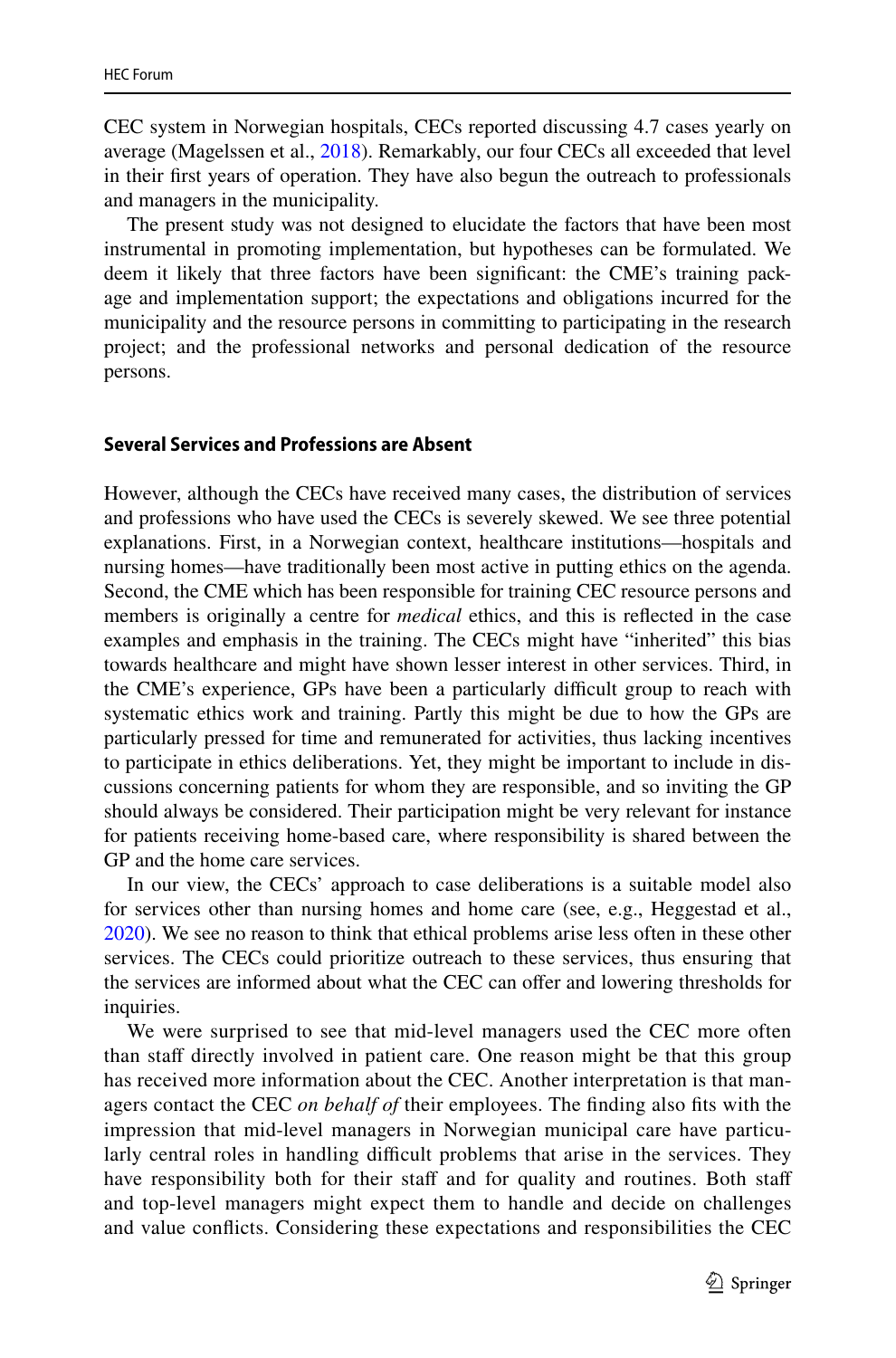might be a particularly welcome support for this group (Magelssen  $\&$  Karlsen, [2021\)](#page-12-2).

#### **The Relative Absence of Next of Kin and Patients**

Although staff were present in 40 of 54 case deliberations, next of kin only attended 10 deliberations, and patients were never present. Only the two CECs with the highest number of deliberations had had next of kin present. We consider it good practice to conduct case deliberations with next of kin present and recommend that at the very least it is always considered seriously whether patients or next of kin ought to be invited. When the problem is staf's reluctance to involve next of kin, for instance because of concerns that it will not be possible to speak freely, the CEC should address this. Perhaps next of kin should sometimes be invited to the CEC by the CEC leader and not the health professional. The presence of next of kin can be important because their views and knowledge of the patient are signifcant, because the case deliberation can contribute to confict resolution, and to signal that they are taken seriously (Førde & Linja, [2015](#page-12-7); Magelssen et al.,  [2020b](#page-13-3)). Many cases concerned patients with reduced decision-making capacity, so their presence in the discussions is perhaps often not advisable. Still, in the age of patient autonomy and empowerment the absolute absence of patients and the relative absence of next of kin might make the CECs reconsider their policies on including stakeholders. The absence of relevant stakeholders introduces a risk of bias (Magelssen et al., [2014\)](#page-12-8). However, in this study, we have no way of assessing independently whether patients or next of kin *ought* to have been invited in a given case.

It is also notable that all cases discussed in the CECs originated from employees of the services; not a single case was initiated by patients or next of kin. This corresponds with our experience from the hospital CECs. Yet it is not the CECs' intention to be a forum only for staf. We consider it likely that there have been many moral problems experienced as such primarily by service users and their relatives (e.g., insufcient services and neglect of patient needs) that have thus not reached the CECs.

### **Strengths and Limitations**

Two of the authors have been central in the project from the outset, in training and follow-up of the CECs, and so are not fully independent as evaluators of the CECs' work. Author LT, on the other hand, has not been thus involved. The present study is a relevant evaluation of some aspects of the CECs' work, but has to a large extent consisted in collecting quantitative data about the CECs. We have not evaluated the *quality* of the case reports and deliberations. Thus, in itself this investigation is unable to judge the four new CECs as "successful" or not.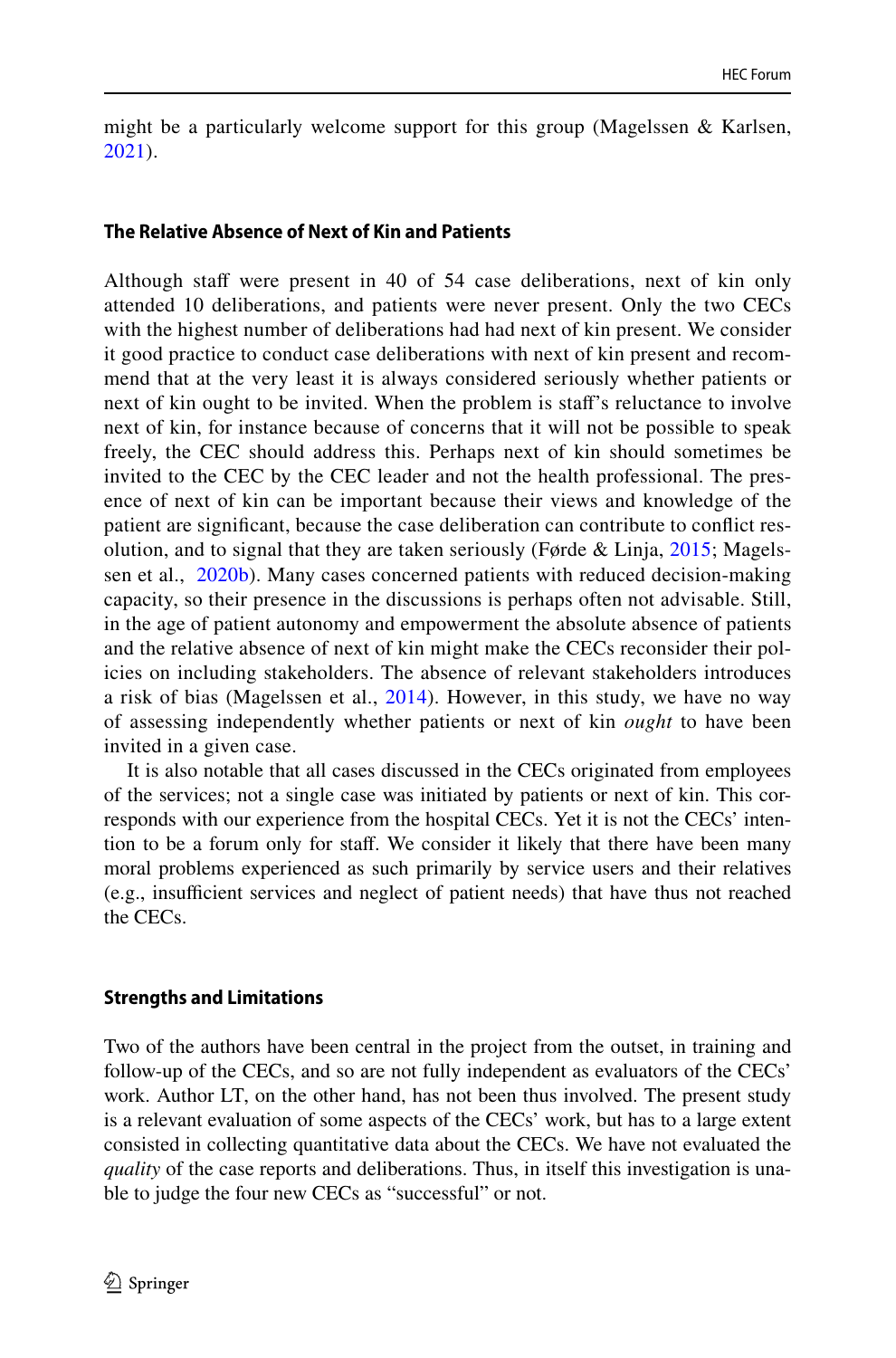# **Conclusion**

The investigation of the structure and activities of new CECs in four Norwegian municipalities during their frst 2.5 years of operation indicates that it is feasible to attain a high level of activity including case deliberations within the time frame. Most of all, however, it confirms that significant, characteristic, difficult and complex moral problems arise in primary care services. Evaluations of whether a CEC is a feasible and suitable means of ethics support for primary care services should be supplemented also with other methods. In particular, there is a need to explore how patients and next of kin can be included more often, and to examine whether and to what extent CEC deliberations have an impact on practice.

**Funding** Open access funding provided by University of Oslo. The work of MM and HK was supported by a grant from the Norwegian Directorate of Health.

**Open Access** This article is licensed under a Creative Commons Attribution 4.0 International License, which permits use, sharing, adaptation, distribution and reproduction in any medium or format, as long as you give appropriate credit to the original author(s) and the source, provide a link to the Creative Commons licence, and indicate if changes were made. The images or other third party material in this article are included in the article's Creative Commons licence, unless indicated otherwise in a credit line to the material. If material is not included in the article's Creative Commons licence and your intended use is not permitted by statutory regulation or exceeds the permitted use, you will need to obtain permission directly from the copyright holder. To view a copy of this licence, visit [http://creativecommons.org/licen](http://creativecommons.org/licenses/by/4.0/) [ses/by/4.0/](http://creativecommons.org/licenses/by/4.0/).

# **References**

- <span id="page-12-5"></span>American Society for Bioethics and Humanities (ASBH). (2011). *Core competencies for healthcare ethics consultation*. ASBH.
- <span id="page-12-0"></span>Doran, E., Kerridge, I., Jordens, C., & Newson, A. J. (2016). Clinical ethics support in contemporary health care. In E. Ferlie, K. Montgomery, & A. Reff Pedersen (Eds.), *The Oxford handbook of health care management* (pp. 164–187). Oxford University Press.
- <span id="page-12-7"></span>Førde, R., & Linja, T. (2015). "It scares me to know that we might not have been there!": A qualitative study into the experiences of parents of seriously ill children participating in ethical case discussions. *BMC Medical Ethics, 16*(1), 40.
- <span id="page-12-4"></span>Heggestad, A., Magelssen, M., Pedersen, R., & Gjerberg, E. (2020). Ethical challenges in home-based care: A systematic literature review. *Nursing Ethics*.<https://doi.org/10.1177/0969733020968859>
- <span id="page-12-1"></span>Holmes, A. L., Bugeja, L., & Ibrahim, J. E. (2020). Role of a clinical ethics committee in residential aged long-term care settings: A systematic review. *Journal of the American Medical Directors Association*.<https://doi.org/10.1016/j.jamda.2020.05.053>
- <span id="page-12-3"></span>Kalager, G., Førde, R., & Pedersen, R. (2011). Is the discussion of patient cases in clinical ethics-committees useful? *Journal of the Norwegian Medical Association, 131*(2), 118–121.
- <span id="page-12-6"></span>Lillemoen, L., Syse, I., Pedersen, R., & Førde, R. (2016). Er kliniske etikk-komiteer i den kommunale helse- og omsorgstjenesten bærekraftige? *Nordic Journal of Applied Ethics, 10*(2), 127–140.
- <span id="page-12-2"></span>Magelssen, M., & Karlsen, H. (2021). Clinical ethics committees in nursing homes: What good can they do? Analysis of a single case consultation. *Nursing Ethics*. [https://doi.org/10.1177/0969733021](https://doi.org/10.1177/09697330211003269) [1003269](https://doi.org/10.1177/09697330211003269)
- <span id="page-12-8"></span>Magelssen, M., Pedersen, R., & Førde, R. (2014). Sources of bias in clinical ethics case deliberation. *Journal of Medical Ethics, 40*(10), 678–682.